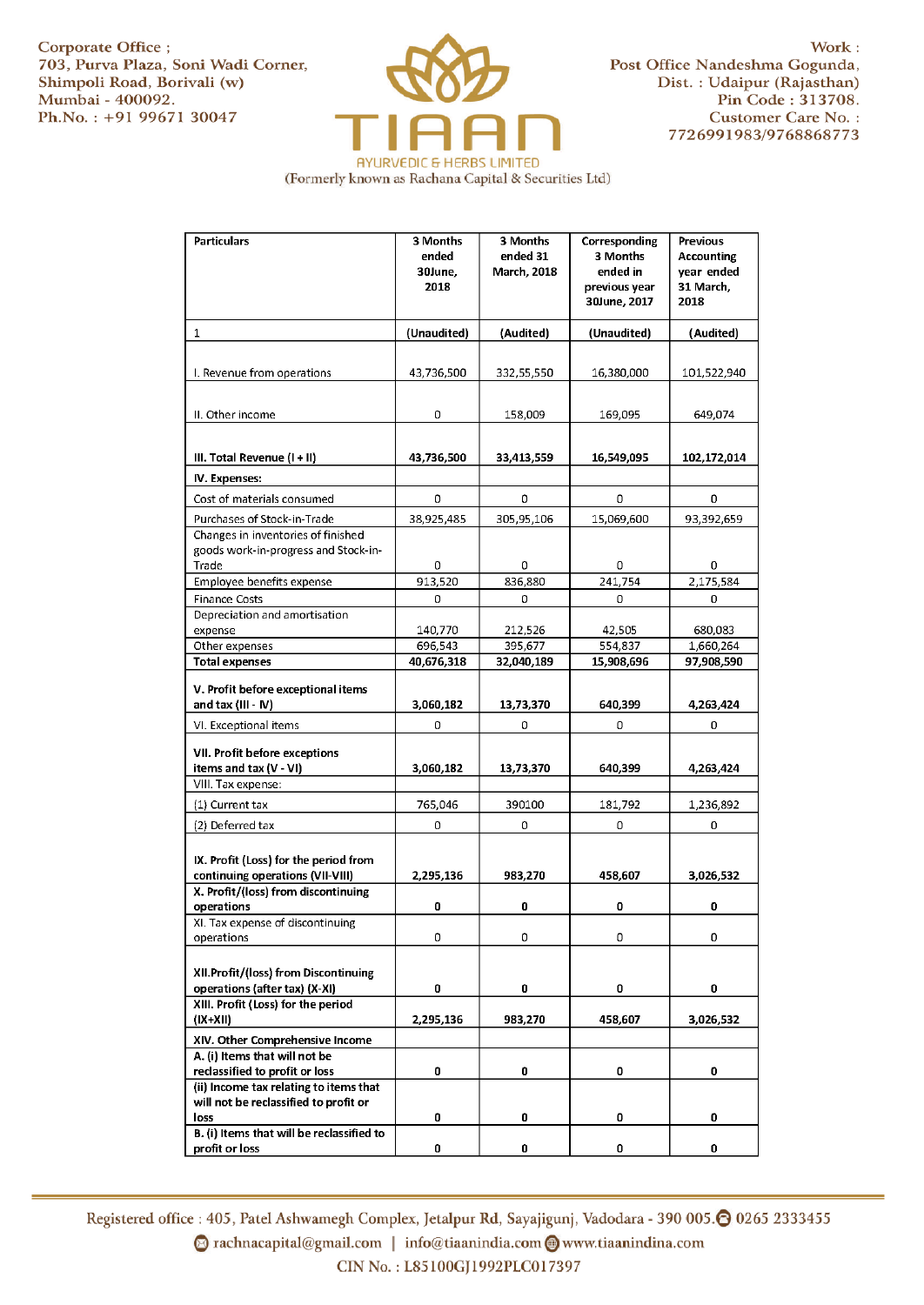

(Formerly known as Rachana Capital & Securities Ltd)

| (ii) Income tax relating to items that<br>will be reclassified to profit or loss                                                         | O         | 0       |         | n         |
|------------------------------------------------------------------------------------------------------------------------------------------|-----------|---------|---------|-----------|
| XV. Total Comprehensive Income for<br>the period (XIII+XIV) Comprising<br>profit(loss) and other comprehensive<br>Income for the period) | 2,295,136 | 983,270 | 458,607 | 3,026,532 |
| XVI. Earnings per equity share:                                                                                                          |           |         |         |           |
| $(1)$ Basic                                                                                                                              | 0.74      | 0.317   | 0.15    | 0.975     |
| (2) Diluted                                                                                                                              | 0.74      | 0.317   | 0.15    | 0.975     |

## Notes:

1. The Standalone Financial Results of the Company for the Quarter ended on 30<sup>th</sup> June, 2018 have been reviewed by the Audit Committee and taken on record by the Board of Directors at their meeting held on 14'h August, 2018.

2. The Statement has been prepared in accordance with the Companies (Indian Accounting Standard) rules, 2015 (Ind AS) prescribed under section 133 of the companies Act, 2013 and other recognised accounting practices and policies to the extent applicable.

3. The Statutory Auditors have carried out Limited Review of the above Financial Results for the Quarter ended 30'h June, 2018.

- 4. Figures are regrouped whenever necessary.
- 5. The Company has only one reportable Segment i.e. Ayurvedic & Herbs Product.



Date: 14/08/2018 Place: Vadodara

Ranjitmal Rathod

Managing Director